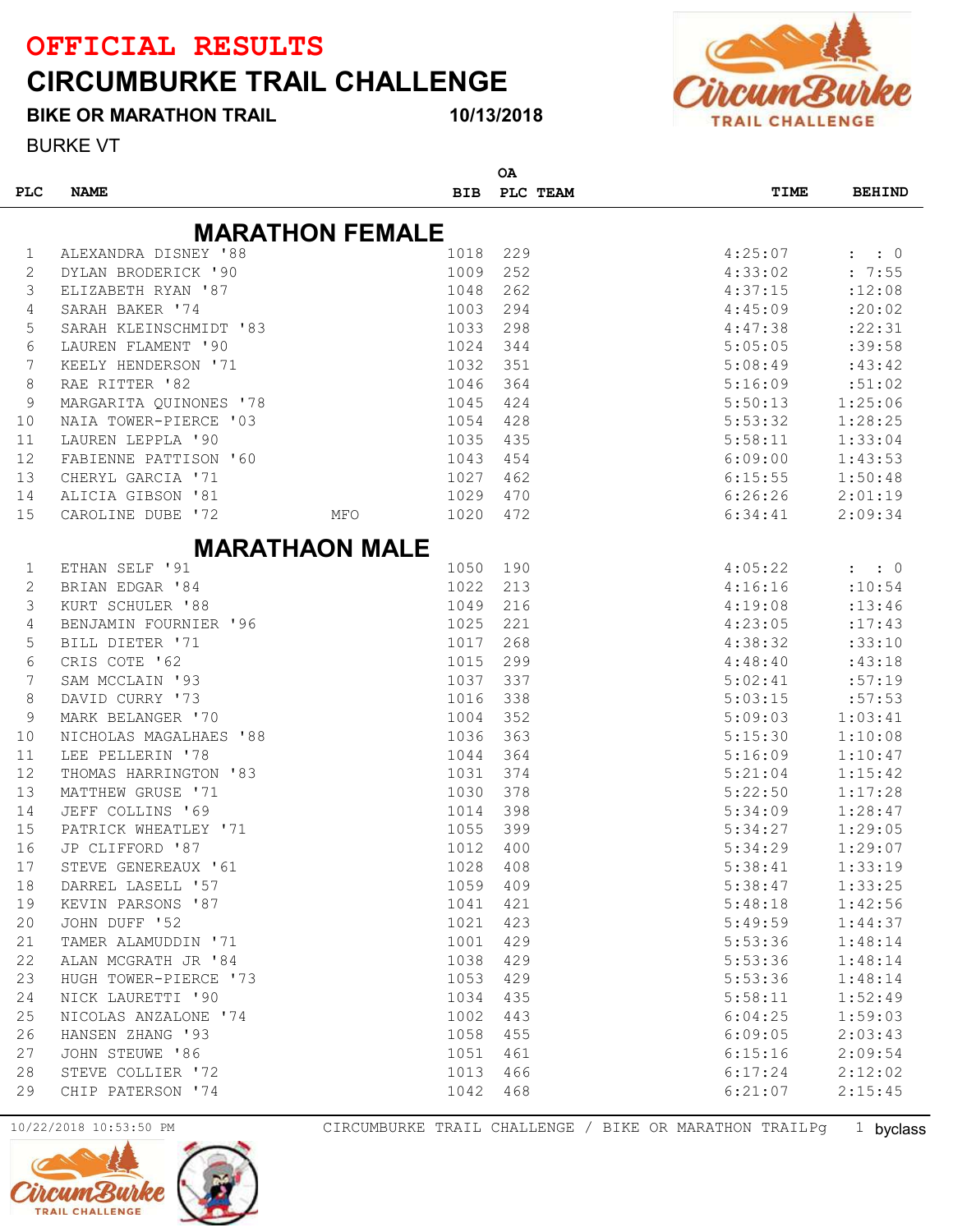### CIRCUMBURKE TRAIL CHALLENGE

BIKE OR MARATHON TRAIL

#### 10/13/2018



BURKE VT

| <b>PLC</b>  | <b>NAME</b>            | <b>BIB</b>                    | ΟA      | PLC TEAM | TIME    | <b>BEHIND</b>       |
|-------------|------------------------|-------------------------------|---------|----------|---------|---------------------|
|             |                        | <b>CIRCUMBURKE BMA FEMALE</b> |         |          |         |                     |
| 1           | CHARLOTTE MAURER '01   | 301                           | 102     |          | 3:26:04 | $\colon$ $\colon$ 0 |
| 2           | ISABELLA AMICO '01     | 6                             | 150     |          | 3:46:40 | : 20:36             |
| 3           | MARDI HASKELL '94      | 191                           | 152     |          | 3:46:42 | :20:38              |
| 4           | ZOE ZIMMERMANN '02     | 523                           |         | 211      | 4:14:50 | :48:46              |
| 5           | <b>JULIA HANUS '01</b> | 183                           |         | 263      | 4:37:25 | 1:11:21             |
| 6           | SOPHIE SARGENT '02     | 433                           |         | 265      | 4:37:27 | 1:11:23             |
| 7           | ALI SPENCER '92        | 465                           |         | 266      | 4:37:29 | 1:11:25             |
| 8           | KENNEDY BIER '02       | 31                            |         | 273      | 4:39:56 | 1:13:52             |
| 9           | RILEY MCHUGH '03       | 313                           |         | 284      | 4:43:17 | 1:17:13             |
| 10          | CLAIRE PATTON '02      | 368                           |         | 286      | 4:43:58 | 1:17:54             |
| 11          | BRYNA MCCARTY '83      | 306                           |         | 292      | 4:44:53 | 1:18:49             |
| 12          | LILI FLACHBART '01     | 134                           |         | 303      | 4:52:16 | 1:26:12             |
| 13          | CHLOE AUST '03         | 11                            |         | 316      | 4:57:58 | 1:31:54             |
| 14          | MAGGIE SULLIVAN '01    | 477                           |         | 317      | 4:58:00 | 1:31:56             |
| 15          | LAIA ROBERT '01        | 406                           |         | 318      | 4:58:03 | 1:31:59             |
| 16          | ALYSSA GORSCH '03      | 165                           |         | 321      | 4:58:48 | 1:32:44             |
| 17          | LAUREN CAHILL '03      | 56                            |         | 325      | 4:59:22 | 1:33:18             |
| 18          | KATIE KILLIAN '03      | 242                           |         | 329      | 5:00:20 | 1:34:16             |
| 19          | ANNALIESE FLECK '02    | 137                           |         | 366      | 5:16:37 | 1:50:33             |
| 20          | LANI ASHNAULT '03      | 10                            |         | 379      | 5:23:46 | 1:57:42             |
| 21          | POPPY SARGENT '04      | 435                           |         | 420      | 5:47:49 | 2:21:45             |
| 22          | LINDLEY FRIEDMAN '03   | 149                           |         | 422      | 5:48:20 | 2:22:16             |
| 23          | JULIANNA LISI '04      | 277                           |         | 425      | 5:50:32 | 2:24:28             |
|             |                        | <b>CIRCUMBURKE BMA MALE</b>   |         |          |         |                     |
| 1           | PETER OSTROSKI '89     | 360                           |         | 5        | 2:31:52 | $\colon$ $\colon$ 0 |
| $\mathbf 2$ | CALUM LANGMUIR '02     | 258                           |         | 46       | 3:06:39 | :34:47              |
| 3           | WILLIAM BOOKER '97     | 40<br><b>CBM</b>              |         | 66       | 3:14:23 | :42:31              |
| 4           | DARRELL GRAY '64       | 169                           |         | 68       | 3:14:26 | :42:34              |
| 5           | PATRICK COUGHLIN '01   | 87                            |         | 102      | 3:26:04 | :54:12              |
| 6           | AXEL BAILEY '01        | 13                            | 104     |          | 3:26:05 | :54:13              |
| 7           | JACK PARISIEN '04      | 364                           | 105     |          | 3:26:08 | :54:16              |
| 8           | OLIVER MORGAN '01      | 330                           | 106     |          | 3:26:09 | :54:17              |
| 9           | DAN GILLIS '02         | 159                           | 115     |          | 3:29:57 | :58:05              |
| 10          | THOMAS WOOLSON '93     | 520                           | 120     |          | 3:32:56 | 1:01:04             |
| 11          | DOMINIC RAINVILLE '01  | 394                           | 121     |          | 3:33:09 | 1:01:17             |
| 12          | DOMINIC SHACKLETON '04 | 444                           | 127     |          | 3:35:00 | 1:03:08             |
| 13          | CAMERON SMITH '01      | 453                           | 147     |          | 3:44:42 | 1:12:50             |
| 14          | JACK SHEA '00          | 446                           | 150     |          | 3:46:40 | 1:14:48             |
| 15          | FINN BOWES '01         | 43                            | 166     |          | 3:53:37 | 1:21:45             |
| 16          | GARRETT QUIMBY '93     | 391                           | 170     |          | 3:55:04 | 1:23:12             |
| 17          | CALVIN MAY '03         | 302                           | 176     |          | 3:56:18 | 1:24:26             |
| 18          | CAMDEN DWYER '03       | 118                           | 177     |          | 3:56:34 | 1:24:42             |
| 19          | PATRICK BYRON '04      | 55                            | 181     |          | 4:01:05 | 1:29:13             |
| 20          | JAKE FISHER '78        |                               | 132 210 |          | 4:14:43 | 1:42:51             |
| 21          | GEORGIE HONEYBONE '03  |                               | 202 220 |          | 4:22:58 | 1:51:06             |

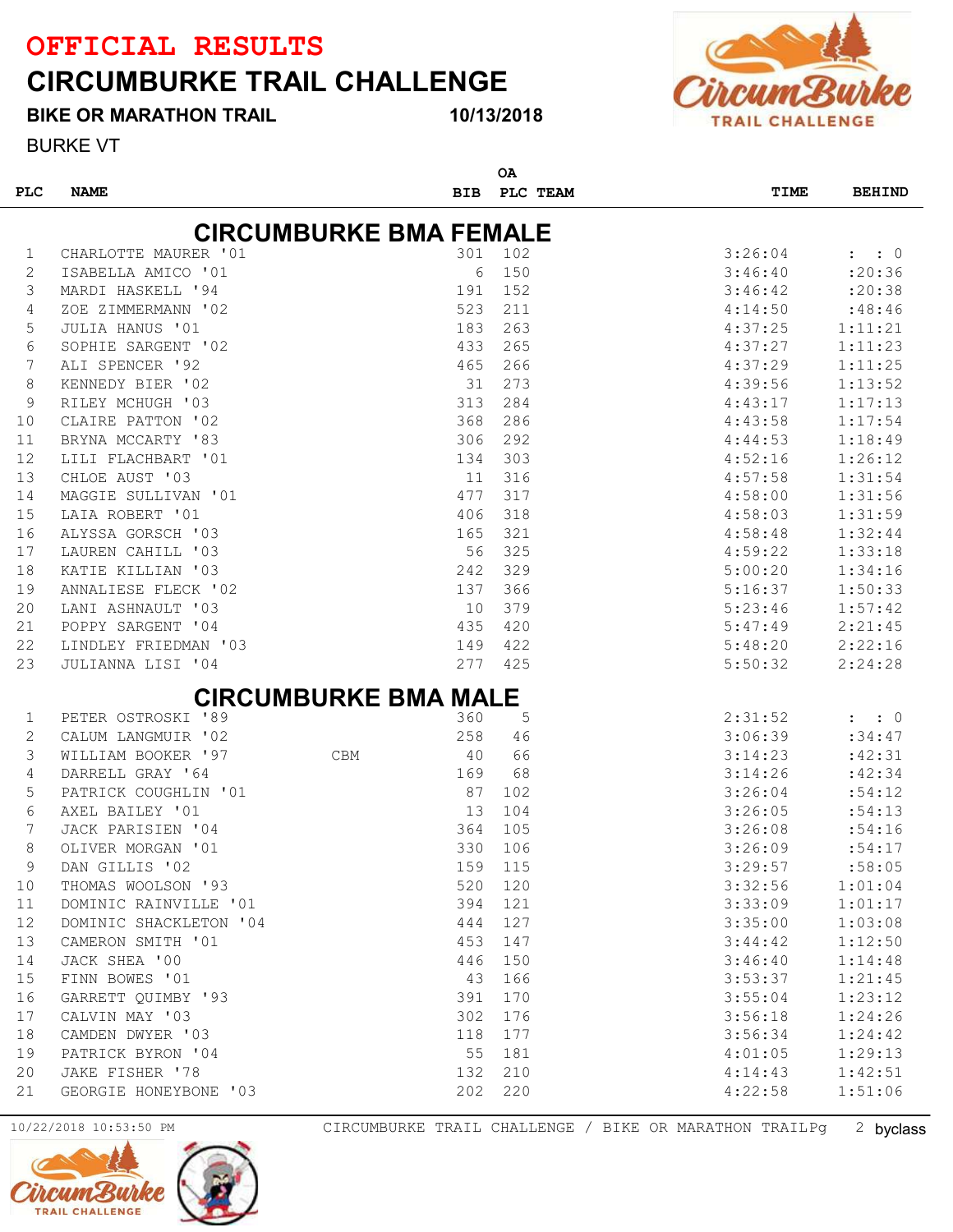## CIRCUMBURKE TRAIL CHALLENGE



BURKE VT BIKE OR MARATHON TRAIL

|            |                              |                                 |     | ΟA       |             |                                     |
|------------|------------------------------|---------------------------------|-----|----------|-------------|-------------------------------------|
| <b>PLC</b> | <b>NAME</b>                  | <b>BIB</b>                      |     | PLC TEAM | <b>TIME</b> | <b>BEHIND</b>                       |
|            |                              |                                 |     |          |             |                                     |
|            |                              | <b>CIRCUMBURKE BMA MALE</b>     |     |          |             |                                     |
| 22         | PERE CORNELLA '04            |                                 | 85  | 261      | 4:36:18     | 2:04:26                             |
| 23         | MAX BELLINO '03              |                                 | 22  | 272      | 4:39:55     | 2:08:03                             |
| 24         | NOLAN SWEENEY '04            |                                 | 478 | 281      | 4:41:48     | 2:09:56                             |
| 25         | COLE PALCHAK '00             |                                 | 361 | 304      | 4:52:35     | 2:20:43                             |
| 26         | KRAIG SOURBEER '65           |                                 | 463 | 331      | 5:00:28     | 2:28:36                             |
| 27         | LUCAS SOURBEER '09           |                                 | 464 | 331      | 5:00:28     | 2:28:36                             |
| 28         | REID RACHWAL '04             |                                 | 393 | 368      | 5:17:21     | 2:45:29                             |
|            |                              | <b>CIRCUMBURKE 0-15 FEMALE</b>  |     |          |             |                                     |
| 1          | KATE KOGUT '06               | CJF                             | 248 | 269      | 4:38:38     | $\colon 0$<br>$\mathbf{L}$          |
| 2          | LIBBY GREELEY '06            |                                 | 172 | 340      | 5:03:40     | : 25:02                             |
| 3          | CLARE WILLARD '06            |                                 | 513 | 448      | 6:06:32     | 1:27:54                             |
| 4          | SIERRA BURKE '06             |                                 | 53  | 460      | 6:13:31     | 1:34:53                             |
|            |                              |                                 |     |          |             |                                     |
|            |                              | <b>CIRCUMBURKE 0-15 MALE</b>    |     |          | 0/15        |                                     |
| 1          | MATHIAS BOUDREAU-GOLFMAN '03 |                                 | 535 | 31       | 2:57:30     | $\cdot$ : 0<br>$\ddot{\phantom{a}}$ |
| 2          | OWEN DEALE '05               |                                 | 96  | 38       | 3:04:32     | : 7:02                              |
| 3          | WILLEM ELLS '02              |                                 | 122 | 54       | 3:10:00     | :12:30                              |
| 4          | SIMON PHIPPS '05             |                                 | 380 | 86       | 3:20:54     | : 23: 24                            |
| 5          | BENJAMIN LYSTER '05          |                                 | 284 | 135      | 3:37:15     | :39:45                              |
| 6          | JACK WILLARD '03             |                                 | 514 | 148      | 3:44:44     | :47:14                              |
| 7          | GRIFFIN LARSON '06           |                                 | 260 | 161      | 3:49:45     | :52:15                              |
| 8          | COLIN SNYDER '05             |                                 | 456 | 168      | 3:54:01     | :56:31                              |
| 9          | OWEN LYSTER '07              |                                 | 286 | 180      | 3:59:42     | 1:02:12                             |
| 10         | JACK LIPPMANN '03            |                                 | 274 | 312      | 4:57:12     | 1:59:42                             |
| 11         | JACK ROSS '04                |                                 | 417 | 350      | 5:08:18     | 2:10:48                             |
| 12         | CHARLES HEALY '03            |                                 | 196 | 372      | 5:20:07     | 2:22:37                             |
| 13         | PIERCE CLARK '02             |                                 | 71  | 387      | 5:29:32     | 2:32:02                             |
|            |                              | <b>CIRCUMBURKE 16-19 MALE</b>   |     |          |             |                                     |
| 1          | CONOR MUNNS '00              | <b>CTM</b>                      | 336 | 4        | 2:31:26     | $\colon 0$                          |
| 2          | ASA CHALMERS '02             | <b>CTM</b>                      | 65  | 7        | 2:32:56     | : 1:30                              |
| 3          | MAKAIL TIPTON '02            |                                 | 486 | 26       | 2:54:00     | : 22:34                             |
| 4          | SPENCER GUENTNER '02         |                                 | 176 | 84       | 3:20:43     | :49:17                              |
| 5          | ETHAN ROSS '02               |                                 | 416 | 159      | 3:49:32     | 1:18:06                             |
|            |                              |                                 |     |          |             |                                     |
|            |                              | <b>CIRCUMBURKE EXPERT FEMAL</b> |     |          |             |                                     |
| 1          | GEORGIA GOULD '80            |                                 |     | 11       | 2:37:43     | $\colon$ $\colon$ 0                 |
| 2          | LAURA DOUGHERTY '80          | <b>CEF</b>                      | 107 | 50       | 3:09:08     | :31:25                              |
| 3          | KATRYN MITCHELL '83          |                                 | 326 | 57       | 3:11:56     | :34:13                              |
| 4          | EDITH LANDRY '71             |                                 | 256 | 81       | 3:19:31     | :41:48                              |
| 5          | AMY CALDWELL '71             |                                 | 57  | 83       | 3:20:39     | :42:56                              |
| 6          | MICHELLE CARROLL '76         |                                 | 62  | 91       | 3:21:57     | : 44:14                             |
| 7          | SARAH BROWN '78              | CEF                             | 48  | 167      | 3:53:38     | 1:15:55                             |
| 8          | STACY BENEKE '65             |                                 | 23  | 238      | 4:28:01     | 1:50:18                             |

10/13/2018

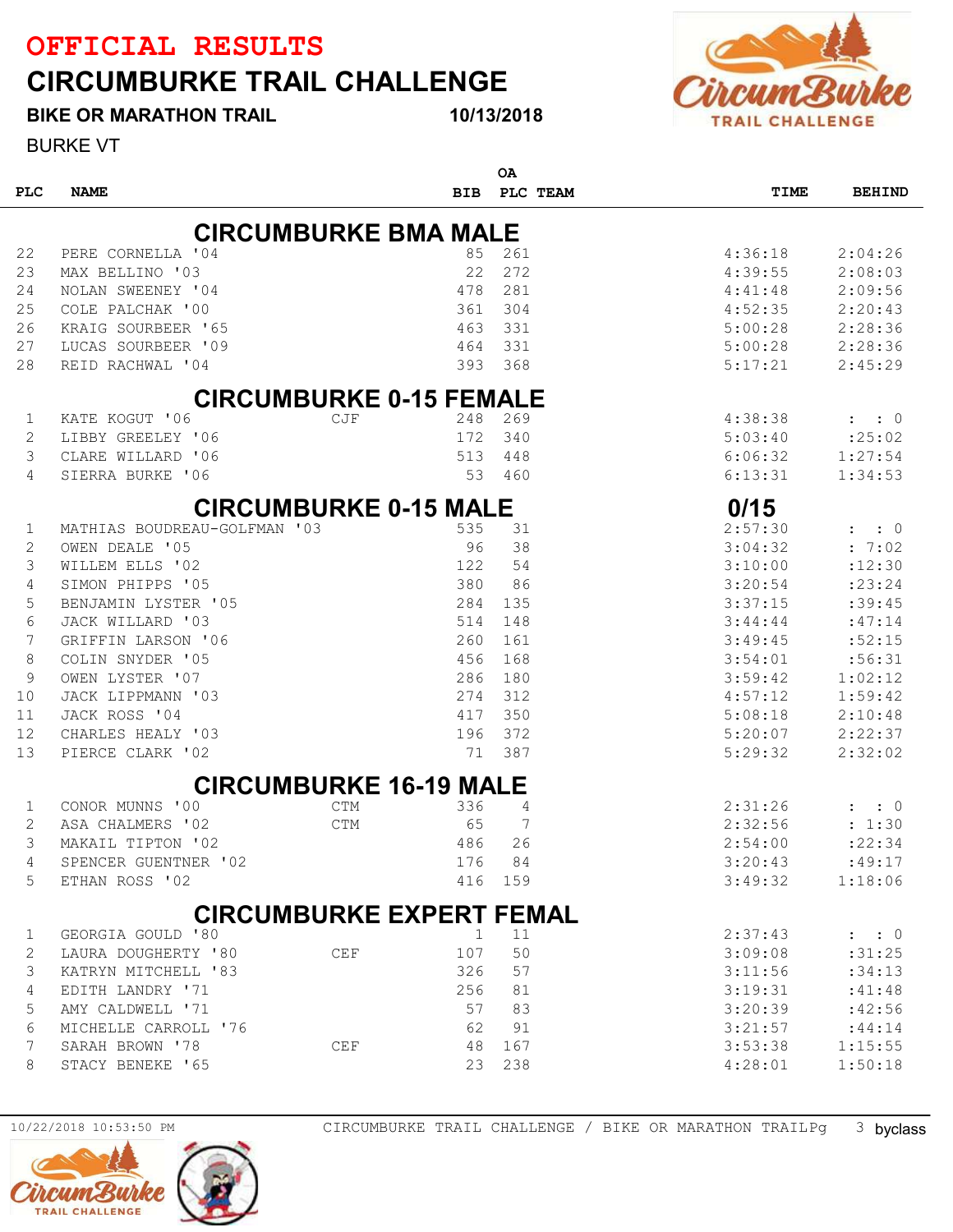## CIRCUMBURKE TRAIL CHALLENGE

BIKE OR MARATHON TRAIL

BURKE VT

```
10/13/2018
```


| <b>PLC</b> | <b>NAME</b>                    |            | <b>BIB</b> | ΟA<br>PLC TEAM | <b>TIME</b> | <b>BEHIND</b> |
|------------|--------------------------------|------------|------------|----------------|-------------|---------------|
|            |                                |            |            |                |             |               |
|            | <b>CIRCUMBURKE EXPERT MALE</b> |            |            |                |             |               |
| 1          | BRAD FARRELL '92               |            | 126        | 1              | 2:21:48     | $\colon 0$    |
| 2          | BOBBY FARRELL '91              |            | 533        | 2              | 2:21:52     | : 4           |
| 3          | ANDY GOULD '76                 |            | 166        | 3              | 2:26:21     | : 4:33        |
| 4          | CEM<br>RICK NELSON '74         |            | 341        | 6              | 2:32:04     | :10:16        |
| 5          | WARREN GEROW '77               | <b>CEM</b> | 157        | 9              | 2:36:09     | : 14:21       |
| 6          | BRETT MORGAN '76               |            | 329        | 10             | 2:36:21     | : 14:33       |
| 7          | TYLER MERRITT '70              | <b>CEM</b> | 320        | 12             | 2:38:41     | :16:53        |
| 8          | MATT BOOBAR '72                | CEM        | 39         | 13             | 2:39:43     | : 17:55       |
| 9          | GREGORY SHEA '74               |            | 445        | 14             | 2:39:53     | : 18:05       |
| 10         | WILLEM JEWETT '63              | <b>CEM</b> | 217        | 16             | 2:40:37     | : 18:49       |
| 11         | GEORGE LAPIERRE '79            | CEM        | 259        | 17             | 2:43:17     | : 21: 29      |
| 12         | JASON SCHWEID '74              |            | 532        | 19             | 2:46:13     | : 24:25       |
| 13         | BEN NORRIS '72                 |            | 530        | 20             | 2:47:31     | : 25:43       |
| 14         | MARCO GILBERT '64              |            | 158        | 21             | 2:48:59     | : 27:11       |
| 15         | EVAN TOBEY '87                 |            | 531        | 22             | 2:49:46     | : 27:58       |
| 16         | CHRIS COVER '64                |            | 88         | 23             | 2:51:08     | : 29:20       |
| 17         | RICHARD DENNISON '68           |            | 97         | 24             | 2:52:48     | :31:00        |
| 18         | ROBERT SAVIGNOL '73            |            | 439        | 25             | 2:53:14     | :31:26        |
| 19         | JUSTIN HAUTANIEMI '82          |            | 192        | 27             | 2:54:27     | :32:39        |
| 20         | KEVIN KILLAY '73               |            | 241        | 28             | 2:55:52     | :34:04        |
| 21         | PAUL COX '69                   |            | 89         | 29             | 2:56:37     | :34:49        |
| 22         | CAMERON CHALMERS '65           |            | 66         | 34             | 3:00:04     | :38:16        |
| 23         | THOMAS POFAHL '91              |            | 381        | 36             | 3:01:38     | :39:50        |
| 24         | KEVIN PERRON '70               |            | 371        | 40             | 3:05:01     | :43:13        |
| 25         | SEBASTIEN GADBOIS '75          |            | 150        | 43             | 3:05:45     | :43:57        |
| 26         | STEVE WALLACE '76              |            | 502        | 48             | 3:07:36     | :45:48        |
| 27         | CHRIS BAILEY '67               |            | 14         | 52             | 3:09:40     | :47:52        |
| 28         | STEEVE MASSON '67              |            | 297        | 53             | 3:09:55     | :48:07        |
| 29         | STEVE HARRIS '59               |            | 190        | 57             | 3:11:56     | :50:08        |
| 30         | RICHARD PERROTTI ' 0           |            | 372        | 72             | 3:16:34     | :54:46        |
| 31         | DEREK SKILLINGS '81            |            | 450        | 79             | 3:18:44     | :56:56        |
| 32         | LOUIS-PHILIPPE MÉNARD '77      |            | 318        | 89             | 3:21:43     | :59:55        |
| 33         | JAMES BENTLEY '78              |            | 26         | 90             | 3:21:52     | 1:00:04       |
| 34         | TERRY URQUHART '65             | CEM        | 493        | 95             | 3:23:35     | 1:01:47       |
| 35         | YVAN CHAPUT ' 0                | <b>CEM</b> | 111        | 100            | 3:25:52     | 1:04:04       |
| 36         | TIM TROTTER '71                |            | 490        | 108            | 3:27:42     | 1:05:54       |
| 37         | CHRISTIAN WADDINGTON '74       |            | 501        | 123            | 3:33:44     | 1:11:56       |
| 38         | JOHN LIPPMANN '74              |            | 275        | 124            | 3:33:46     | 1:11:58       |
| 39         | DAMIAN RIDDLE '73              |            | 404        | 131            | 3:35:37     | 1:13:49       |
| 40         | TUSHAR BOERSMA '65             |            | 35         | 133            | 3:36:51     | 1:15:03       |
| 41         | ADAM KLEVINAS '83              |            | 244        | 162            | 3:50:44     | 1:28:56       |
| 42         | DAVID DIEHL '93                | <b>CEM</b> | 103        | 171            | 3:55:07     | 1:33:19       |
| 43         | JOSHUA KEITH '74               | CEM        | 229        | 173            | 3:55:33     | 1:33:45       |
| 44         | TED KERKAM '74                 | CEM        | 236        | 174            | 3:55:36     | 1:33:48       |
| 45         | TIM BRUCE '65                  | <b>CEM</b> | 49         | 175            | 3:56:00     | 1:34:12       |
| 46         | SCOTT VERROW '77               | CEM        | 497        | 185            | 4:02:24     | 1:40:36       |
|            |                                |            |            |                |             |               |



10/22/2018 10:53:50 PM CIRCUMBURKE TRAIL CHALLENGE / BIKE OR MARATHON TRAILPg 4 byclass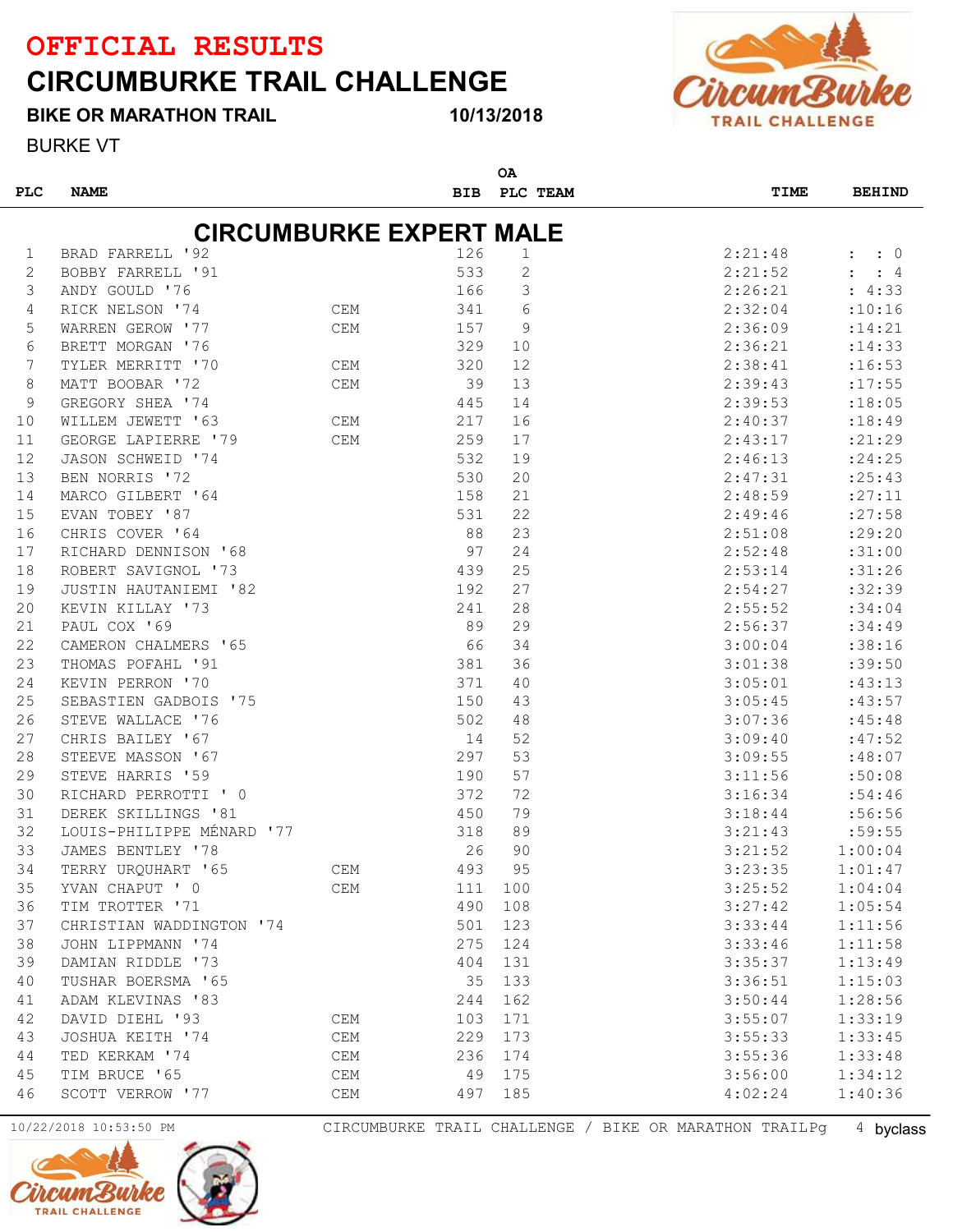BIKE OR MARATHON TRAIL

## CIRCUMBURKE TRAIL CHALLENGE



BURKE VT

|             |                         |                                 |            | <b>OA</b> |         |                            |
|-------------|-------------------------|---------------------------------|------------|-----------|---------|----------------------------|
| <b>PLC</b>  | <b>NAME</b>             |                                 | <b>BIB</b> | PLC TEAM  | TIME    | <b>BEHIND</b>              |
|             |                         | <b>CIRCUMBURKE EXPERT MALE</b>  |            |           |         |                            |
| 47          | BRIAN LYSTER '70        |                                 | 285        | 189       | 4:04:46 | 1:42:58                    |
| 48          | ARLO SKOWYRA '70        | CEM                             | 451        | 191       | 4:05:37 | 1:43:49                    |
| 49          | ANDREW SLACK '72        |                                 | 452        | 197       | 4:09:50 | 1:48:02                    |
| 50          | DUDLEY GOAR '69         | <b>CEM</b>                      | 161        | 198       | 4:10:08 | 1:48:20                    |
| 51          | MICHAEL FREELAND '89    | <b>CEM</b>                      | 147        | 203       | 4:11:56 | 1:50:08                    |
| 52          | JOHN LEGER '68          | <b>CEM</b>                      | 268        | 204       | 4:12:12 | 1:50:24                    |
| 53          | RICARDO MELO '78        | <b>CEM</b>                      | 317        | 205       | 4:12:55 | 1:51:07                    |
| 54          | JURGEN BENEKE '72       |                                 | 24         | 237       | 4:27:59 | 2:06:11                    |
| 55          | JONATHAN FOSTER '88     | <b>CEM</b>                      | 144        | 320       | 4:58:31 | 2:36:43                    |
| 56          | MARK FRANCO '68         |                                 | 146        | 411       | 5:39:10 | 3:17:22                    |
|             |                         |                                 |            |           |         |                            |
|             |                         | <b>CIRCUMBURKE SPORT FEMALE</b> |            |           |         |                            |
| 1           | ANNA CRONIN '87         |                                 | 90         | 114       | 3:29:18 | $\colon$ $\colon$ 0        |
| 2           | KIMBERLY WEBSTER '76    |                                 | 527        | 154       | 3:47:09 | :17:51                     |
| 3           | LAURA SAUVOLA '76       |                                 | 438        | 200       | 4:11:06 | :41:48                     |
| 4           | LAUREN WHITE '58        |                                 | 509        | 207       | 4:13:15 | :43:57                     |
| 5           | GRETCHEN STOKES '71     |                                 | 469        | 236       | 4:27:34 | :58:16                     |
| 6           | JENNY EVANS FIRST '67   |                                 | 124        | 255       | 4:33:24 | 1:04:06                    |
| 7           | CHERYL JACKSON '72      |                                 | 211        | 263       | 4:37:25 | 1:08:07                    |
| 8           | MARLENE MCDONALD '66    |                                 | 310        | 293       | 4:45:07 | 1:15:49                    |
| 9           | REBECCA NAGLE '69       |                                 | 340        | 306       | 4:55:01 | 1:25:43                    |
| 10          | HEATHER GREELEY '78     |                                 | 170        | 341       | 5:03:54 | 1:34:36                    |
| 11          | TAMSIN DURAND '77       |                                 | 115        | 346       | 5:06:29 | 1:37:11                    |
| 12          | EMILY MACKAY '83        |                                 | 287        | 370       | 5:18:48 | 1:49:30                    |
| 13          | MANON PREVOST '70       |                                 | 387        | 384       | 5:25:42 | 1:56:24                    |
|             |                         | <b>CIRCUMBURKE SPORT MALE</b>   |            |           |         |                            |
| 1           | JESSE PORTER-HENRY '80  |                                 | 384        | 8         | 2:33:23 | $\colon 0$<br>$\mathbf{r}$ |
| 2           | MATTHEW GOOD '89        |                                 | 164        | 15        | 2:40:36 | : 7:13                     |
| 3           | CHUCK LEACH '69         |                                 | 266        | 18        | 2:45:54 | : 12: 31                   |
| 4           | JOE CARRARA '62         | <b>CSM</b>                      | 60         | 30        | 2:57:14 | : 23:51                    |
| 5           | ARTHUR FOELSCHE<br>' 75 |                                 | 140        | 32        | 2:57:33 | : 24:10                    |
| 6           | RUSSELL PRIMEAU '91     |                                 | 388        | 35        | 3:00:22 | :26:59                     |
| 7           | PHIL COLE '79           |                                 | 76         | 37        | 3:02:33 | :29:10                     |
| 8           | TIMOTHY WOOD '71        |                                 | 517        | 39        | 3:04:38 | :31:15                     |
| $\mathsf 9$ | THOMAS CASPARIS '69     | CSM                             | 539        | 41        | 3:05:04 | :31:41                     |
| 10          | ANDREW BENNETT '73      | CSM                             | 25         | 42        | 3:05:09 | : 31:46                    |
| 11          | JOHN BAKER '90          |                                 | 16         | $4\,4$    | 3:05:49 | :32:26                     |
| 12          | KEVIN RYAN '79          | <b>CSM</b>                      | 425        | 45        | 3:06:27 | :33:04                     |
| 13          | BLAIR DEALE '69         |                                 | 95         | 47        | 3:06:42 | :33:19                     |
| 14          | NATHAN SANEL '68        |                                 | 432        | 49        | 3:08:41 | :35:18                     |
| 15          | TOBY MARZOT '87         |                                 | 296        | 51        | 3:09:30 | :36:07                     |
| 16          | ANDREW BISHOP '69       |                                 | 33         | 55        | 3:10:38 | :37:15                     |
| 17          | BRIAN LAVOIE '72        |                                 | 263        | 56        | 3:11:54 | :38:31                     |
| 18          | ADAM HAAVISTO '84       |                                 | 178        | 59        | 3:12:14 | :38:51                     |
| 19          | GRANT HANNU '82         | CSM                             | 182        | 60        | 3:12:53 | :39:30                     |
|             |                         |                                 |            |           |         |                            |

10/13/2018

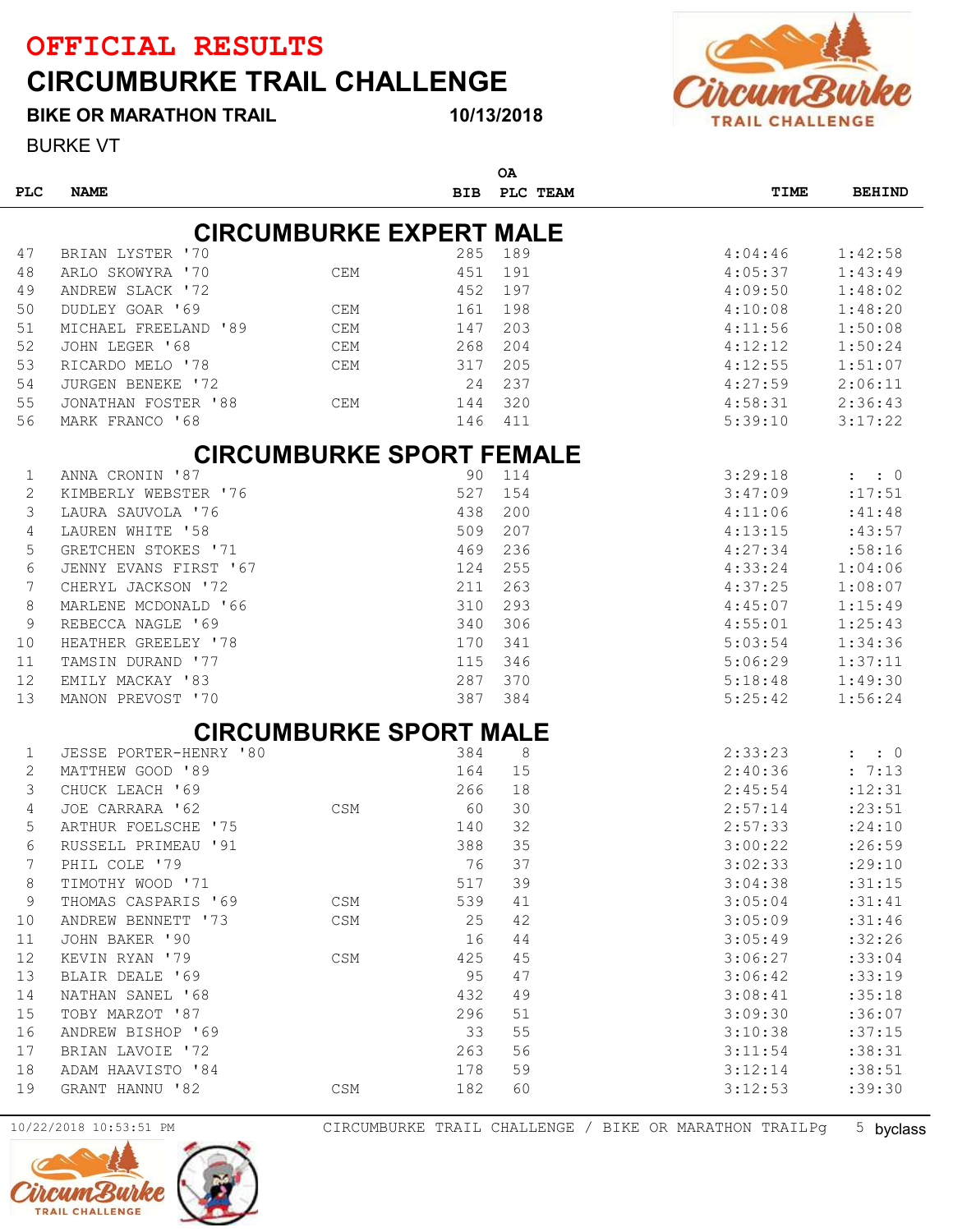## CIRCUMBURKE TRAIL CHALLENGE

BIKE OR MARATHON TRAIL

10/13/2018



BURKE VT

| <b>PLC</b><br><b>NAME</b><br>PLC TEAM<br><b>BIB</b><br><b>CIRCUMBURKE SPORT MALE</b> | TIME<br><b>BEHIND</b><br>:40:48<br>3:14:14<br>:40:51 |
|--------------------------------------------------------------------------------------|------------------------------------------------------|
|                                                                                      |                                                      |
|                                                                                      |                                                      |
|                                                                                      |                                                      |
| 547<br>20<br>MIKE ENGSTROM '66<br>61 STATE 9 RACING P/B 3:14:11<br>CSM               |                                                      |
| 21<br>RANDY DURIVAGE '63<br>62<br>116                                                |                                                      |
| 22<br>80<br>63<br>DUANE COLOMBARO '74                                                | 3:14:18<br>:40:55                                    |
| 63<br>23<br>JON MULLEN '56<br>334                                                    | 3:14:18<br>:40:55                                    |
| <b>CSM</b><br>65<br>24<br>THOMAS HURLEY '61<br>208                                   | 3:14:20<br>:40:57                                    |
| 25<br>67<br>JOSH HARRINGTON '94<br>186                                               | 3:14:25<br>:41:02                                    |
| 26<br>92<br>69<br>DANIEL CYR '66                                                     | 3:14:57<br>: 41:34                                   |
| 27<br>JAMES GUENTNER '66<br>175<br>70                                                | 3:15:04<br>: 41:41                                   |
| 28<br>KRISTIAN WHITSETT '79<br>510<br>71                                             | 3:16:11<br>:42:48                                    |
| 93<br>73<br>29<br>SEAN DACUS '70                                                     | 3:17:10<br>:43:47                                    |
| 30<br>MARK KRAUS '71<br>249<br>74                                                    | 3:17:32<br>: 44:09                                   |
| 494<br>75<br>31<br>TAYLOR VALENTINE '81                                              | 3:17:43<br>: 44:20                                   |
| 32<br>76<br>JOE HAAVISTO '82<br>179                                                  | 3:17:47<br>: 44:24                                   |
| 77<br>33<br>GREG SOMERO '82<br>459                                                   | 3:17:50<br>: 44:27                                   |
| 78<br>34<br>CHRIS MATTHEWS '91<br>300                                                | 3:18:39<br>:45:16                                    |
| 35<br>BEN MATTHEWS '91<br>299<br>80                                                  | 3:19:12<br>: 45: 49                                  |
| 36<br>257<br>85<br>SEAN LANDSLEY '62                                                 | 3:20:49<br>:47:26                                    |
| 37<br>JOHN PHIPPS '73<br>86<br>379                                                   | 3:20:54<br>:47:31                                    |
| 88<br>38<br>ERICH GUSTENHOVEN '90<br>177                                             | 3:21:37<br>:48:14                                    |
| 67<br>92<br>39<br>MARTIN CHOQUETTE '69                                               | 3:22:48<br>:49:25                                    |
| 93<br>40<br>CHRISTOPHER MANGES '69<br>291                                            | 3:23:02<br>:49:39                                    |
| 94<br>MIKE DRISCOLL '71<br>110<br>41                                                 | 3:23:27<br>:50:04                                    |
| 29<br>96<br>42<br>BRAD BEVERIDGE '74<br>CSM                                          | 3:24:01<br>:50:38                                    |
| 97<br>43<br>CHAD FARRELL '69<br>127                                                  | 3:24:23<br>:51:00                                    |
| 98<br>JAY CURRY '71<br>91<br>44<br><b>CSM</b>                                        | 3:24:36<br>: 51:13                                   |
| 8<br>99<br>45<br>PAUL ARNOT '54                                                      | 3:25:34<br>:52:11                                    |
| 27<br>46<br>KENYON BERTRAM '85<br>101                                                | 3:26:01<br>:52:38                                    |
| 109<br>47<br>JASON ROSA '74<br>CSM<br>414                                            | 3:27:55<br>:54:32                                    |
| 48<br>JARED HARRIS '90<br>188<br>110                                                 | 3:27:57<br>: 54: 34                                  |
| 49<br>ALEXANDER BOLCON '94<br>36<br>111                                              | 3:28:17<br>:54:54                                    |
| 50<br>TODD SHEEHAN '67<br>447<br>112                                                 | 3:28:53<br>:55:30                                    |
| TYSON LAUME '91<br>262<br>113<br>51                                                  | 3:29:04<br>: 55: 41                                  |
| 52<br>CHARLIE SPINA '79<br>466<br>116                                                | 3:30:46<br>:57:23                                    |
| 472<br>118<br>CARTER STOWELL '72<br>53                                               | 3:31:55<br>:58:32                                    |
| 37<br>119<br>JOSEPH BOLDUC '93<br>54                                                 | 3:32:09<br>:58:46                                    |
| 122<br>55<br>JASON HUNTER '72<br>207                                                 | 3:33:19<br>:59:56                                    |
| 125<br>56<br>GEOFF MEADVILLE '68<br>315                                              | 3:34:37<br>1:01:14                                   |
| 128<br>57<br>DUSTIN KROOK '84<br>250                                                 | 3:35:06<br>1:01:43                                   |
| 129<br>58<br>JONATHAN RODD '60<br>410                                                | 3:35:07<br>1:01:44                                   |
| 59<br>DONNIE WYMAN '85<br>521<br>130                                                 | 3:35:26<br>1:02:03                                   |
| ALAN MOATS '48<br>327<br>132<br>60                                                   | 1:03:12<br>3:36:35                                   |
| DAVID GAUTHIER '83<br>154<br>134<br>61                                               | 1:03:31<br>3:36:54                                   |
| 136<br>62<br>MATTHEW SAARI '83<br>428                                                | 1:05:22<br>3:38:45                                   |
| JONATHAN FORTIN '79<br>143<br>138<br>63                                              | 1:07:07<br>3:40:30                                   |
| JORDAN GRANT '74<br>168<br>139<br>64                                                 | 1:07:15<br>3:40:38                                   |
| 65<br>TERRENCE RYCHLIK '67<br>427<br>142                                             | 1:09:32<br>3:42:55                                   |





10/22/2018 10:53:51 PM CIRCUMBURKE TRAIL CHALLENGE / BIKE OR MARATHON TRAILPg 6 byclass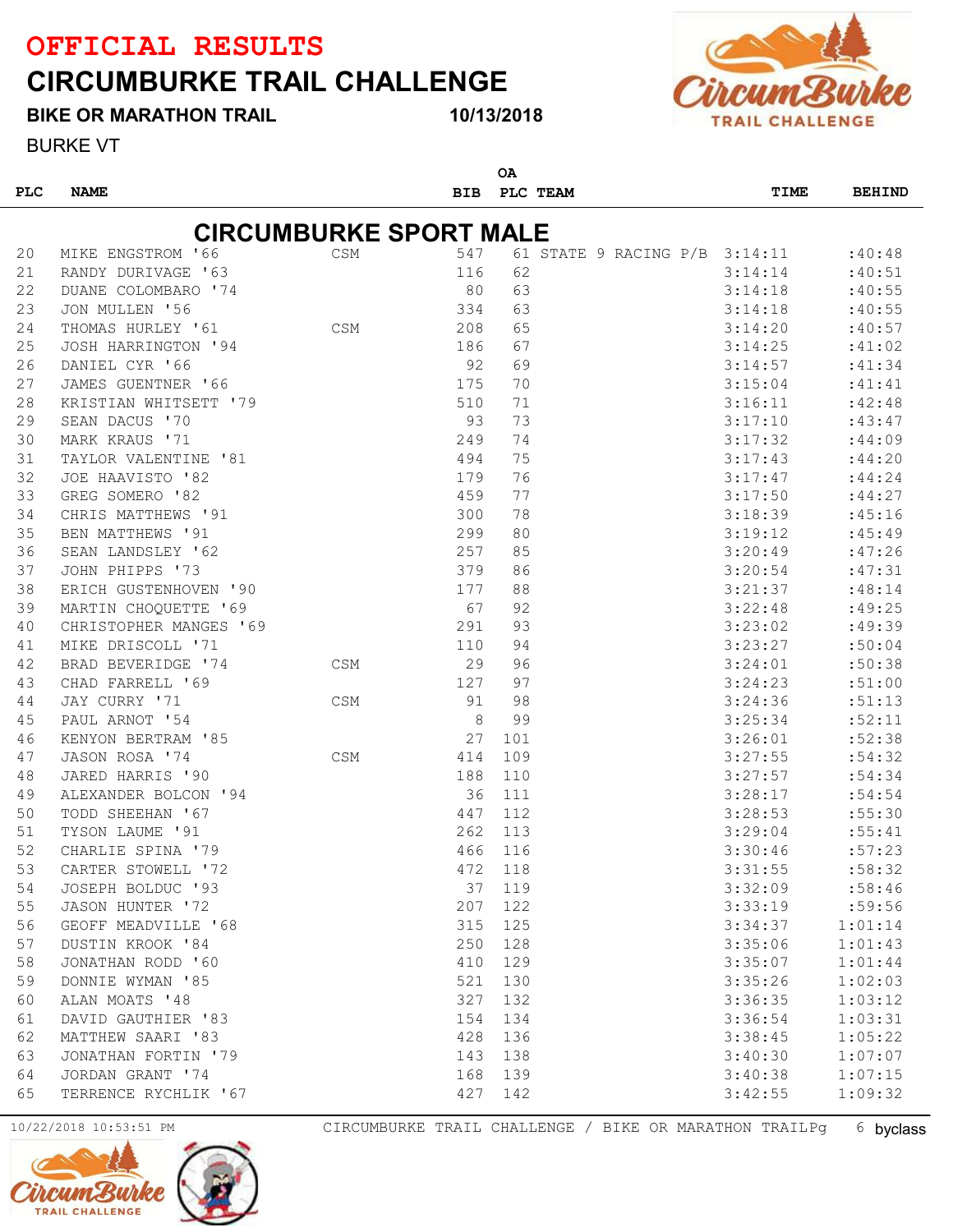## CIRCUMBURKE TRAIL CHALLENGE

#### BIKE OR MARATHON TRAIL

#### 10/13/2018

 $\sim$ 



BURKE VT

| <b>PLC</b> | <b>NAME</b>                   |            | <b>BIB</b> | ັ<br>PLC TEAM | TIME    | <b>BEHIND</b> |
|------------|-------------------------------|------------|------------|---------------|---------|---------------|
|            | <b>CIRCUMBURKE SPORT MALE</b> |            |            |               |         |               |
| 66         | JAMIE CARROLL '77             |            | 61         | 144           | 3:43:55 | 1:10:32       |
| 67         | TAYLOR WETHERBY '89           | <b>CSM</b> | 507        | 145           | 3:44:13 | 1:10:50       |
| 68         | DANIEL HEALY '62              |            | 197        | 149           | 3:44:48 | 1:11:25       |
| 69         | JEFF BAKER '74                |            | 15         | 153           | 3:46:46 | 1:13:23       |
| 70         | MICHAEL MULHERN '58           |            | 332        | 155           | 3:48:04 | 1:14:41       |
| 71         | ERIC POSPESIL '66             |            | 385        | 156           | 3:48:06 | 1:14:43       |
| 72         | JON OCHTERA '72               | CSM        | 351        | 157           | 3:48:13 | 1:14:50       |
| 73         | QUINN SELF '93                |            | 442        | 158           | 3:48:50 | 1:15:27       |
| 74         | MIKE GOLAY '69                | CSM        | 162        | 163           | 3:52:47 | 1:19:24       |
| 75         | MATTHEW STUNDTNER '63         |            | 529        | 165           | 3:53:25 | 1:20:02       |
| 76         | FORREST ANDERSON '82          |            | 7          | 169           | 3:54:16 | 1:20:53       |
| 77         | <b>JASON JENKINS '73</b>      | CSM        | 538        | 172           | 3:55:23 | 1:22:00       |
| 78         | TYLER BRADBURY '85            |            | 47         | 178           | 3:59:09 | 1:25:46       |
| 79         | PAUL KUSNIERZ '79             |            | 253        | 179           | 3:59:30 | 1:26:07       |
| 80         | JAMES WOODMAN '64             |            | 518        | 182           | 4:01:47 | 1:28:24       |
| 81         | SEAN SMITH '64                |            | 455        | 184           | 4:02:02 | 1:28:39       |
| 82         | JOHN H. HOLLAR '60            |            | 201        | 186           | 4:02:41 | 1:29:18       |
| 83         | MARCUS RAUTIOLA '83           |            | 397        | 187           | 4:03:08 | 1:29:45       |
| 84         | ROGER BOMBARDIER JR. '67      |            | 38         | 188           | 4:03:46 | 1:30:23       |
| 85         | JAY MCCORMACK '91             |            | 308        | 193           | 4:06:38 | 1:33:15       |
| 86         | JASON HEINRICH '70            |            | 199        | 194           | 4:06:52 | 1:33:29       |
| 87         | DAVID DENU '59                |            | 98         | 201           | 4:11:08 | 1:37:45       |
| 88         | KEITH EFLAND '83              |            | 120        | 206           | 4:13:08 | 1:39:45       |
| 89         | RANDALL DUTTON '70            |            | 117        | 208           | 4:14:27 | 1:41:04       |
| 90         | BRUCE LINDSAY '73             | FFM        | 272        | 212           | 4:15:44 | 1:42:21       |
| 91         | JOHN SOININEN '73             |            | 458        | 215           | 4:18:54 | 1:45:31       |
| 92         | TIMOTHY CHABOT '79            |            | 64         | 217           | 4:19:33 | 1:46:10       |
| 93         | DAVID ALDEN-ST.PIERRE '69     |            | 4          | 218           | 4:20:53 | 1:47:30       |
| 94         | GORDON SOULE '66              |            | 461        | 219           | 4:21:11 | 1:47:48       |
| 95         | GORDON SOULE '44              |            | 462        | 222           | 4:24:18 | 1:50:55       |
| 96         | JONATHAN OLSON '65            |            | 357        | 223           | 4:24:27 | 1:51:04       |
| 97         | JIM WALSH '56                 |            | 503        | 224           | 4:24:30 | 1:51:07       |
| 98         | GEORGE CILLEY '54             |            | 69         | 227           | 4:25:03 | 1:51:40       |
| 99         | TOM PORIER '65                |            | 383        | 233           | 4:26:59 | 1:53:36       |
| 100        | JEFFREY ROGERS '92            |            |            | 412 234       | 4:27:06 | 1:53:43       |
| 101        | MATTHEW WOODROW '74           |            |            | 519 239       | 4:28:09 | 1:54:46       |
| 102        | DAN MORIARTY '69              |            |            | 331 243       | 4:29:10 | 1:55:47       |
| 103        | KEVIN MOLONEY '61             |            |            | 328 244       | 4:29:19 | 1:55:56       |
| 104        | RYAN ROBINSON '72             |            |            | 409 248       | 4:31:55 | 1:58:32       |
| 105        | HAYDEN YATES '65              |            |            | 522 250       | 4:32:27 | 1:59:04       |
| 106        | KYLE O'DONNELL '73            |            |            | 352 251       | 4:32:37 | 1:59:14       |
| 107        | JONATHAN COHEN '94            |            |            | 74 253        | 4:33:16 | 1:59:53       |
| 108        | BRIAN HAX '64                 |            |            | 194 254       | 4:33:21 | 1:59:58       |
| 109        | DANIEL STREETER '80           | CSM        |            | 537 256       | 4:33:36 | 2:00:13       |
| 110        | ASMED MUNOZ '74               |            |            | 337 267       | 4:38:13 | 2:04:50       |
| 111        | DAVE KOGUT '68                |            |            | 247 270       | 4:38:40 | 2:05:17       |
|            |                               |            |            |               |         |               |



10/22/2018 10:53:51 PM CIRCUMBURKE TRAIL CHALLENGE / BIKE OR MARATHON TRAILPg 7 byclass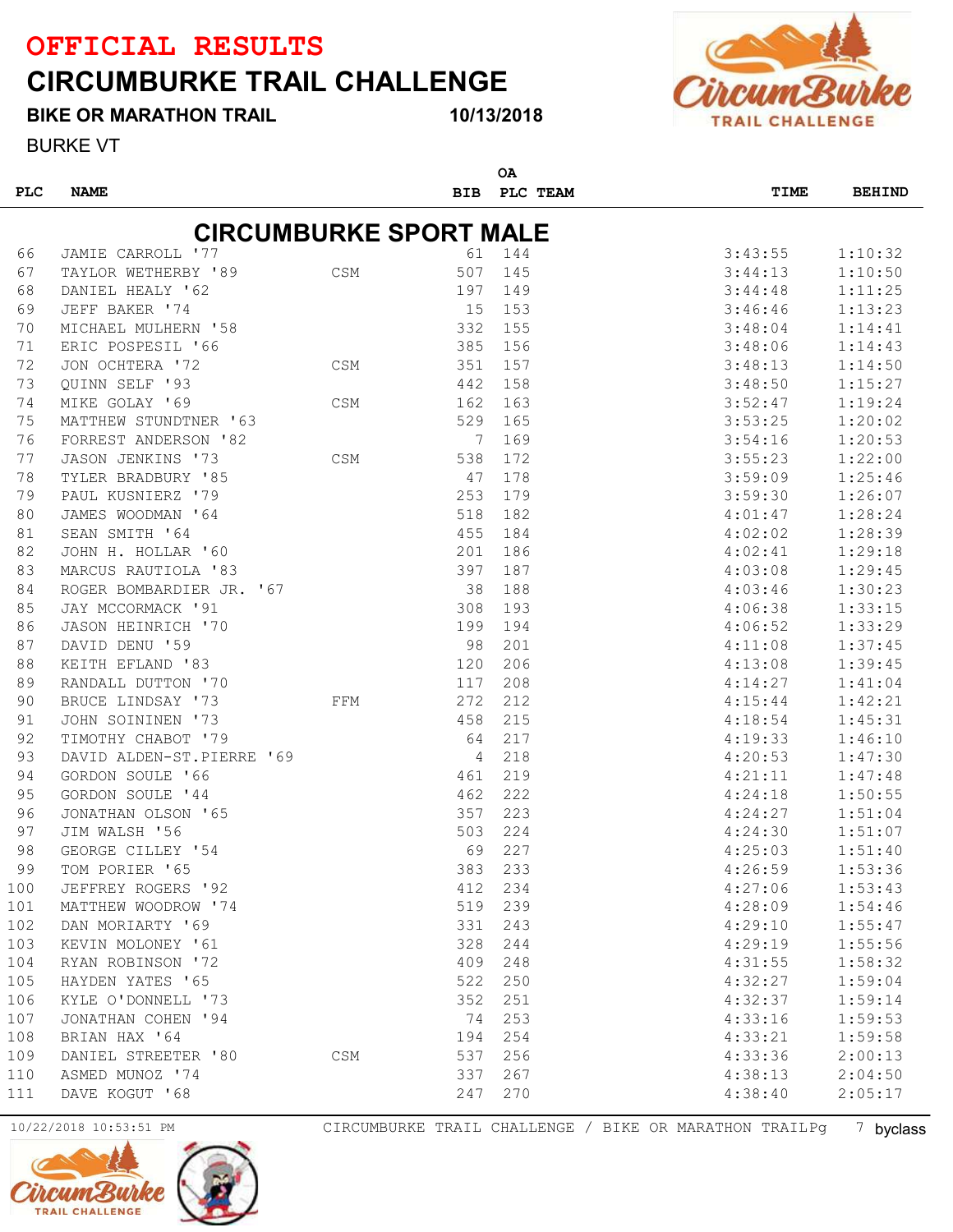### CIRCUMBURKE TRAIL CHALLENGE



#### 10/13/2018



BURKE VT

| <b>PLC</b> | <b>NAME</b>                                                                                                                                                                                                                                        |     | <b>BIB</b> | <b>OA</b><br><b>PLC TEAM</b> | TIME    | <b>BEHIND</b>       |
|------------|----------------------------------------------------------------------------------------------------------------------------------------------------------------------------------------------------------------------------------------------------|-----|------------|------------------------------|---------|---------------------|
|            |                                                                                                                                                                                                                                                    |     |            |                              |         |                     |
|            | <b>CIRCUMBURKE SPORT MALE</b>                                                                                                                                                                                                                      |     |            |                              |         |                     |
| 112        | KEVIN LESHUK '65                                                                                                                                                                                                                                   |     | 270        | 274                          | 4:40:08 | 2:06:45             |
| 113        |                                                                                                                                                                                                                                                    |     | 129        | 276                          | 4:40:28 | 2:07:05             |
| 114        |                                                                                                                                                                                                                                                    |     | 210        | 280                          | 4:41:46 | 2:08:23             |
| 115        |                                                                                                                                                                                                                                                    |     | 441        | 283                          | 4:42:46 | 2:09:23             |
| 116        |                                                                                                                                                                                                                                                    |     | 386        | 285                          | 4:43:20 | 2:09:57             |
| 117        | $\frac{100}{100}$<br>BRANDON MAPES '82                                                                                                                                                                                                             |     | 294        | 287                          | 4:44:21 | 2:10:58             |
| 118        | MARC MERCIER '73                                                                                                                                                                                                                                   |     | 319        | 288                          | 4:44:23 | 2:11:00             |
| 119        | JOSEPH FOX '78                                                                                                                                                                                                                                     |     | 145        | 290                          | 4:44:42 | 2:11:19             |
| 120        | JEFF MANN '69                                                                                                                                                                                                                                      |     | 292        | 295                          | 4:45:13 | 2:11:50             |
| 121        | TRAVIS KNAPP '75                                                                                                                                                                                                                                   |     | 246        | 300                          | 4:50:06 | 2:16:43             |
| 122        | JEREMIAH MELHUISH '88 CSM                                                                                                                                                                                                                          |     | 316        | 301                          | 4:50:21 | 2:16:58             |
| 123        |                                                                                                                                                                                                                                                    |     | 353        | 307                          | 4:55:03 | 2:21:40             |
| 124        |                                                                                                                                                                                                                                                    |     | 359        | 308                          | 4:55:47 | 2:22:24             |
| 125        |                                                                                                                                                                                                                                                    |     | 546        | 313                          | 4:57:23 | 2:24:00             |
| 126        |                                                                                                                                                                                                                                                    |     | 545        | 314                          | 4:57:25 | 2:24:02             |
| 127        |                                                                                                                                                                                                                                                    |     | 549        | 319                          | 4:58:07 | 2:24:44             |
| 128        |                                                                                                                                                                                                                                                    |     | 378        | 333                          | 5:01:30 | 2:28:07             |
| 129        |                                                                                                                                                                                                                                                    |     | 350        | 334                          | 5:01:32 | 2:28:09             |
| 130        |                                                                                                                                                                                                                                                    |     | 468        | 342                          | 5:04:38 | 2:31:15             |
| 131        |                                                                                                                                                                                                                                                    |     | 187        | 349                          | 5:07:59 | 2:34:36             |
| 132        |                                                                                                                                                                                                                                                    |     | 335        | 353                          | 5:10:15 | 2:36:52             |
| 133        | JEREMIAH MELHUISH '88<br>JAMES ODRISCOLL '74<br>SAMUEL OSBORNE '53<br>BENJI KINIRY '68<br>DAN SZUMIERZ '71<br>JOHN DWELLEY-BLOWERS '81<br>PATRICK PHILLIPS '69<br>JOSEPH O'BRIEN '75<br>KELSEY STAVSETH '85<br>CRAIG HARRIS '65<br>FRANK MULLER '5 |     | 390        | 355                          | 5:11:32 | 2:38:09             |
| 134        |                                                                                                                                                                                                                                                    |     | 488        | 358                          | 5:12:03 | 2:38:40             |
| 135        |                                                                                                                                                                                                                                                    |     | 338        | 359                          | 5:12:48 | 2:39:25             |
| 136        |                                                                                                                                                                                                                                                    |     | 112        | 377                          | 5:22:49 | 2:49:26             |
| 137        |                                                                                                                                                                                                                                                    |     | 395        | 383                          | 5:25:33 | 2:52:10             |
| 138        | BRIAN SPRING '69                                                                                                                                                                                                                                   | CSM | 467        | 389                          | 5:29:43 | 2:56:20             |
| 139        | JACK RUBACKA '99                                                                                                                                                                                                                                   |     | 422        | 390                          | 5:31:16 | 2:57:53             |
| 140        | PAUL RUBACKA '64                                                                                                                                                                                                                                   |     | 423        | 391                          | 5:31:18 | 2:57:55             |
| 141        | RUDY MEYER '64                                                                                                                                                                                                                                     |     | 322        | 397                          | 5:33:40 | 3:00:17             |
| 142        | DAVID KENNEDY '54                                                                                                                                                                                                                                  |     | 233        | 405                          | 5:35:31 | 3:02:08             |
| 143        | FRANK BELLEFLEUR '71                                                                                                                                                                                                                               |     | 20         | 417                          | 5:44:17 | 3:10:54             |
| 144        | NATE NICHOLS '78                                                                                                                                                                                                                                   |     | 342        | 418                          | 5:44:20 | 3:10:57             |
| 145        | MIKE REYNOLDS '76                                                                                                                                                                                                                                  |     | 402        | 442                          | 6:03:59 | 3:30:36             |
| 146        | CHAD WILLARD '72                                                                                                                                                                                                                                   |     | 512        | 447                          | 6:06:29 | 3:33:06             |
| 147        | COLTON DESMARAIS '91                                                                                                                                                                                                                               |     | 99         | 464                          | 6:16:12 | 3:42:49             |
| 148        | DENNIS DESMARAIS '67                                                                                                                                                                                                                               |     | 100        | 465                          | 6:16:18 | 3:42:55             |
|            |                                                                                                                                                                                                                                                    |     |            |                              |         |                     |
|            | <b>CIRCUMBURKE NOVICE FEMALE</b>                                                                                                                                                                                                                   |     |            |                              |         |                     |
| 1          | LORENA DUQUETTE '77                                                                                                                                                                                                                                |     | 114        | 117                          | 3:31:38 | $\colon$ $\colon$ 0 |
| 2          | PATRICE JANKOWSKI '59                                                                                                                                                                                                                              |     | 212        | 199                          | 4:10:44 | :39:06              |
| 3          | ALLISON PALMGREN '71                                                                                                                                                                                                                               |     | 363        | 225                          | 4:24:59 | :53:21              |
| 4          | LEAH REXFORD '75                                                                                                                                                                                                                                   |     | 400        | 258                          | 4:33:47 | 1:02:09             |
| 5          | MEG PETROSKI '87                                                                                                                                                                                                                                   |     | 375        | 343                          | 5:04:50 | 1:33:12             |
| 6          | CAITLIN HAEDRICH '94                                                                                                                                                                                                                               |     | 180        | 344                          | 5:05:05 | 1:33:27             |
| 7          | CHERI CLOSE '78                                                                                                                                                                                                                                    |     | 72         | 394                          | 5:33:15 | 2:01:37             |



10/22/2018 10:53:51 PM CIRCUMBURKE TRAIL CHALLENGE / BIKE OR MARATHON TRAILPg 8 byclass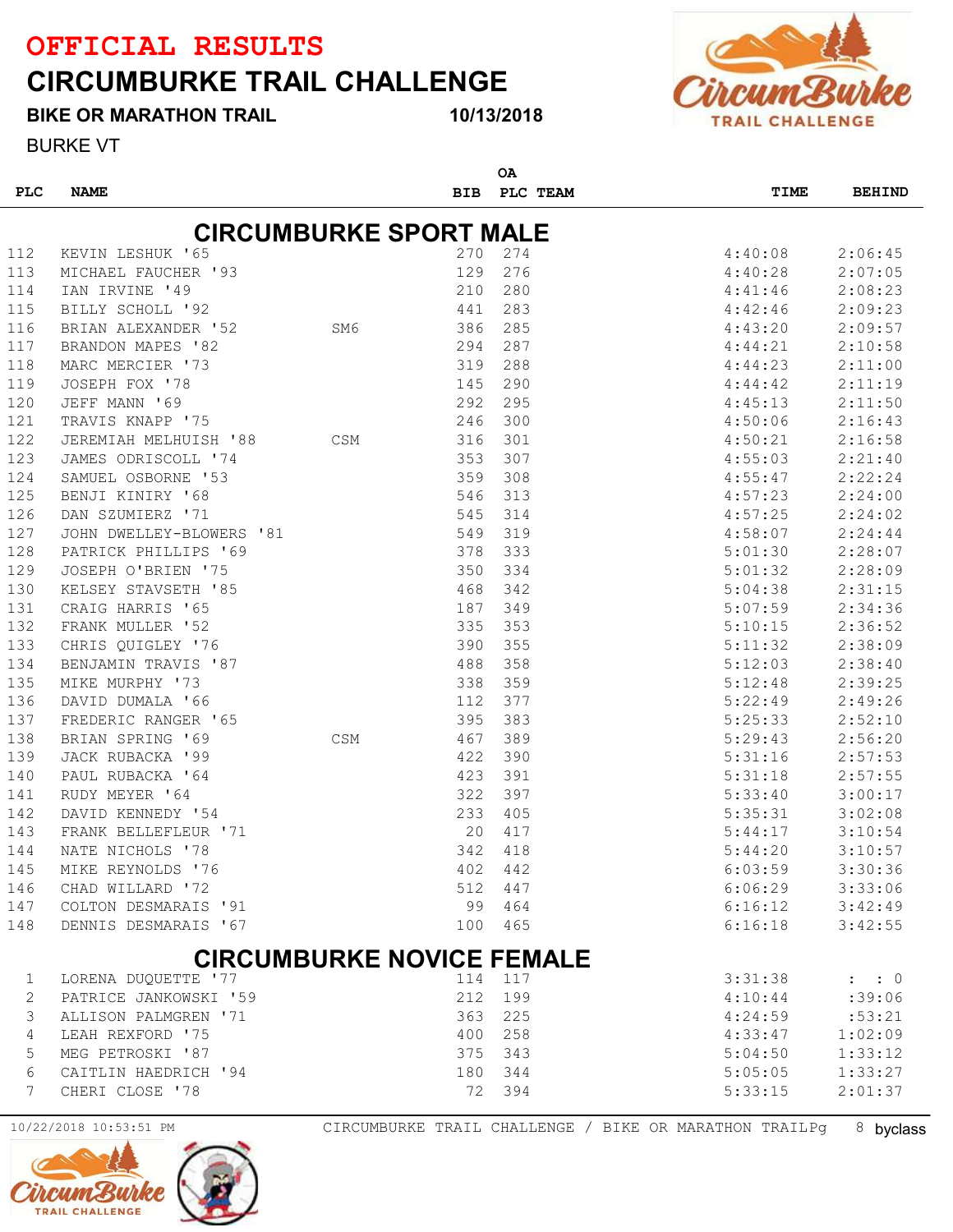## CIRCUMBURKE TRAIL CHALLENGE



BIKE OR MARATHON TRAIL

BURKE VT

#### 10/13/2018

 $\sim$ 

| <b>PLC</b> | <b>NAME</b>               |                                  | <b>BIB</b> | <b>UA</b><br>PLC TEAM | TIME    | <b>BEHIND</b> |
|------------|---------------------------|----------------------------------|------------|-----------------------|---------|---------------|
|            |                           | <b>CIRCUMBURKE NOVICE FEMALE</b> |            |                       |         |               |
| 8          | OLIVIA MEYERSON '94       |                                  | 323        | 396                   | 5:33:31 | 2:01:53       |
| 9          | EMMA WEISS '87            | CNF                              | 505        | 403                   | 5:34:46 | 2:03:08       |
| 10         | AMY RICCI '73             |                                  | 403        | 407                   | 5:37:04 | 2:05:26       |
| 11         | TAYLOR BRADBURY '88       |                                  | 46         | 410                   | 5:39:02 | 2:07:24       |
| 12         | KATIE WILLARD '76         |                                  | 515        | 438                   | 6:02:49 | 2:31:11       |
| 13         | IRENE FONDRIEST '71       |                                  | 141        | 439                   | 6:03:10 | 2:31:32       |
| 14         | CHRISTA COLLINS '70       |                                  | 77         | 445                   | 6:04:54 | 2:33:16       |
| 15         | NANCY JOYCE '74           |                                  | 221        | 456                   | 6:09:46 | 2:38:08       |
|            |                           |                                  |            |                       |         |               |
|            |                           | <b>CIRCUMBURKE NOVICE MALE</b>   |            |                       |         |               |
| 1          | BEN OGDEN '00             |                                  | 355        | 33                    | 2:59:59 | : : 0         |
| 2          | MAGNUS RONN '66           |                                  | 413        | 82                    | 3:20:22 | :20:23        |
| 3          | JAMES DEUBLER '79         |                                  | 101        | 107                   | 3:26:51 | : 26:52       |
| 4          | BOB NOAKES '90            |                                  | 343        | 126                   | 3:34:40 | : 34:41       |
| 5          | MATT RODEHEFFER '74       |                                  | 411        | 137                   | 3:40:27 | :40:28        |
| 6          | JAY VENDER '68            |                                  | 496        | 140                   | 3:41:29 | :41:30        |
| 7          | DONALD HARRINGTON '61     |                                  | 544        | 141                   | 3:41:55 | :41:56        |
| 8          | BENJAMIN TIPTON '70       |                                  | 485        | 143                   | 3:43:53 | :43:54        |
| 9          | PAUL LARSON '71           | <b>CNM</b>                       | 261        | 146                   | 3:44:37 | :44:38        |
| 10         | BILL KEARNEY '81          |                                  | 225        | 160                   | 3:49:37 | :49:38        |
| 11         | JOSEPH SASSI '74          |                                  | 436        | 164                   | 3:53:02 | :53:03        |
| 12         | KLAUS VITZTHUM '92        |                                  | 499        | 183                   | 4:01:52 | 1:01:53       |
| 13         | ADRIAN PONORAN '75        |                                  | 382        | 191                   | 4:05:37 | 1:05:38       |
| 14         | JASKIEL MCDOWELL '91      |                                  | 311        | 195                   | 4:06:56 | 1:06:57       |
| 15         | JOHN RASER '78            |                                  | 396        | 196                   | 4:07:48 | 1:07:49       |
| 16         | JOHN NOONAN '77           |                                  | 345        | 202                   | 4:11:31 | 1:11:32       |
| 17         | BILL SANDERS '70          |                                  | 431        | 209                   | 4:14:37 | 1:14:38       |
| 18         | KURT SNYDER '54           |                                  | 457        | 214                   | 4:16:21 | 1:16:22       |
| 19         | MATTHEW MARTINO '81       |                                  | 295        | 225                   | 4:24:59 | 1:25:00       |
| 20         | MATTHEW COLLINS '67       |                                  | 78         | 230                   | 4:25:08 | 1:25:09       |
| 21         | JON CONE '57              |                                  | 81         | 231                   | 4:25:14 | 1:25:15       |
| 22         | CHRISTOPHER OLSON '86     |                                  | 356        | 232                   | 4:25:19 | 1:25:20       |
| 23         | BILL JOHNSTON '77         |                                  | 218        | 235                   | 4:27:27 | 1:27:28       |
| 24         | JONATHAN STROUGH '77      |                                  | 474        | 240                   | 4:28:33 | 1:28:34       |
| 25         | DAN FLANAGAN '66          |                                  | 541        | 240                   | 4:28:33 | 1:28:34       |
| 26         | MICHAEL GENTLEMAN '79     |                                  | 155        | 245                   | 4:30:20 | 1:30:21       |
| 27         | PAUL GRESH '79            |                                  | 173        | 245                   | 4:30:20 | 1:30:21       |
| 28         | CHRISTOPHER PATTERSON '83 |                                  | 367        | 247                   | 4:30:27 | 1:30:28       |
| 29         | SETH MAYNARD '73          |                                  | 303        | 249                   | 4:32:21 | 1:32:22       |
| 30         | NELSON FRENCH '62         |                                  | 148        | 257                   | 4:33:43 | 1:33:44       |
| 31         | CHARLIE DESOURDY ' 0      |                                  | 526        | 259                   | 4:33:52 | 1:33:53       |
| 32         | IAN FLINT '80             |                                  | 139        | 260                   | 4:34:19 | 1:34:20       |
| 33         | BRIAN CONWAY '86          |                                  | 82         | 271                   | 4:39:33 | 1:39:34       |
| 34         | DAN DRESCHER '92          |                                  | 109        | 277                   | 4:40:51 | 1:40:52       |
| 35         | BERNARD MAILHOT '59       |                                  | 290        | 278                   | 4:41:18 | 1:41:19       |
| 36         | JEFF PARNELL '61          |                                  | 366        | 279                   | 4:41:42 | 1:41:43       |

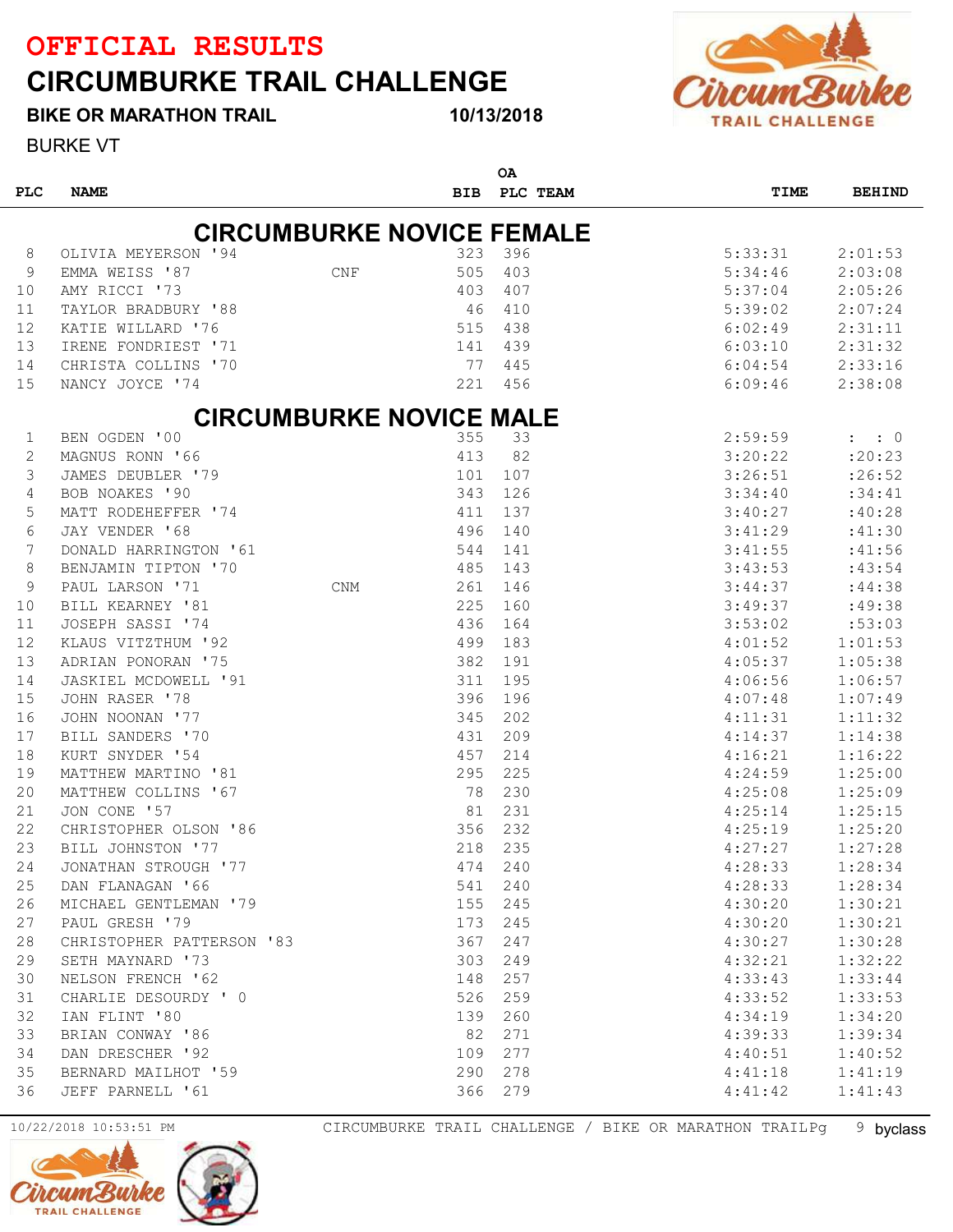### CIRCUMBURKE TRAIL CHALLENGE

#### BIKE OR MARATHON TRAIL

#### 10/13/2018



BURKE VT

|            |                                |            |            | ΟA       |         |               |
|------------|--------------------------------|------------|------------|----------|---------|---------------|
| <b>PLC</b> | <b>NAME</b>                    |            | <b>BIB</b> | PLC TEAM | TIME    | <b>BEHIND</b> |
|            |                                |            |            |          |         |               |
|            | <b>CIRCUMBURKE NOVICE MALE</b> |            |            |          |         |               |
| 37         | JEFF GALVIN '76                | <b>CNM</b> | 152        | 282      | 4:41:56 | 1:41:57       |
| 38         | NICK REKSTAD '91               |            | 399        | 291      | 4:44:47 | 1:44:48       |
| 39         | STANTON WILLIAMS '61           |            | 516        | 296      | 4:47:23 | 1:47:24       |
| 40         | CHRISTOPHER SMITH '67          |            | 454        | 297      | 4:47:27 | 1:47:28       |
| 41         | WILLIAM KURTZ '68              |            | 252        | 309      | 4:56:06 | 1:56:07       |
| 42         | JEFFERY MILLER '70             |            | 325        | 310      | 4:56:32 | 1:56:33       |
| 43         | DANIEL STRAUSS '81             |            | 473        | 311      | 4:56:59 | 1:57:00       |
| 44         | DON ALCOMBRIGHT '83            |            | 3          | 315      | 4:57:26 | 1:57:27       |
| 45         | TODD REXFORD '68               |            | 401        | 321      | 4:58:48 | 1:58:49       |
| 46         | CHAD HARDIN '75                |            | 184        | 323      | 4:58:59 | 1:59:00       |
| 47         | JOHN MACKENZIE '81             |            | 543        | 324      | 4:59:05 | 1:59:06       |
| 48         | YOUL BELLIL '66                |            | 21         | 326      | 4:59:44 | 1:59:45       |
| 49         | MARTY GAFFNEY '68              |            | 151        | 327      | 4:59:46 | 1:59:47       |
| 50         | DON WHEELER '62                |            | 508        | 330      | 5:00:22 | 2:00:23       |
| 51         | SCOTT SHURLOW '78              |            | 448        | 335      | 5:02:01 | 2:02:02       |
| 52         | C.W. ESTOFF '78                |            | 123        | 336      | 5:02:20 | 2:02:21       |
| 53         | SEAN ROSS '73                  |            | 418        | 339      | 5:03:21 | 2:03:22       |
| 54         | FRANK BILLINGS '75             | <b>CNM</b> | 32         | 347      | 5:06:42 | 2:06:43       |
| 55         | JEFFREY DOANE '74              |            | 104        | 348      | 5:07:12 | 2:07:13       |
| 56         | JAMIE PESCHEL '76              |            | 373        | 354      | 5:11:08 | 2:11:09       |
| 57         | FREDERICK HAWRAN '61           |            | 193        | 356      | 5:11:39 | 2:11:40       |
| 58         | TIM GEARY '83                  |            | 548        | 360      | 5:12:51 | 2:12:52       |
| 59         | PETER HARRIS '52               |            | 189        | 373      | 5:20:57 | 2:20:58       |
| 60         | JOSH COOK '71                  |            | 84         | 375      | 5:21:49 | 2:21:50       |
| 61         | JEFF CLARK '71                 |            | 70         | 380      | 5:24:30 | 2:24:31       |
| 62         | STEVEN SZADECZKY '75           |            | 480        | 381      | 5:24:36 | 2:24:37       |
| 63         | CHRIS COUGHLIN '88             |            | 86         | 382      | 5:25:22 | 2:25:23       |
| 64         | ANTHONY KMETZ '87              |            | 245        | 385      | 5:26:42 | 2:26:43       |
| 65         | DOUGLAS LINNELL '68            |            | 273        | 386      | 5:27:21 | 2:27:22       |
| 66         | DAVID MCGOUGH '79              |            | 312        | 392      | 5:31:33 | 2:31:34       |
| 67         | KENNETH CLOSE '85              |            | 73         | 395      | 5:33:17 | 2:33:18       |
| 68         | MIKE KISER '52                 |            | 243        | 400      | 5:34:29 | 2:34:30       |
| 69         | WILLIAM RIOS '67               |            | 405        | 402      | 5:34:43 | 2:34:44       |
| 70         | DAVID KEESE '79                |            | 226        | 403      | 5:34:46 | 2:34:47       |
| 71         | MATTHEW LUCZKOW '62            |            | 282        | 412      | 5:39:11 | 2:39:12       |
| 72         | JOHN ONEILL '68                |            | 358        | 412      | 5:39:11 | 2:39:12       |
| 73         | RICHARD JONES '70              | <b>CNM</b> | 219        | 414      | 5:39:19 | 2:39:20       |
| 74         | SAMUEL WEBSTER '76             |            | 167        | 415      | 5:39:55 | 2:39:56       |
| 75         | LEON STORY '44                 |            | 471        | 427      | 5:51:48 | 2:51:49       |
| 76         | WILLIAM DOUCETTE '77           |            | 106        | 434      | 5:57:09 | 2:57:10       |
| 77         | BART FLAGLER '87               |            | 135        | 437      | 5:59:30 | 2:59:31       |
| 78         | LORENZO TORRESANI '71          |            | 487        | 441      | 6:03:12 | 3:03:13       |
| 79         | BURTON FLINT '74               |            | 138        | 446      | 6:04:58 | 3:04:59       |
| 80         | JAMIE CHOUINARD '76            |            | 68         | 450      | 6:07:03 | 3:07:04       |
| 81         | ANTHONY SERINO '68             |            | 443        | 451      | 6:07:05 | 3:07:06       |
| 82         | DAN BURKE '81                  |            | 52         | 453      | 6:08:35 | 3:08:36       |
|            |                                |            |            |          |         |               |



10/22/2018 10:53:51 PM CIRCUMBURKE TRAIL CHALLENGE / BIKE OR MARATHON TRAILPg 10 byclass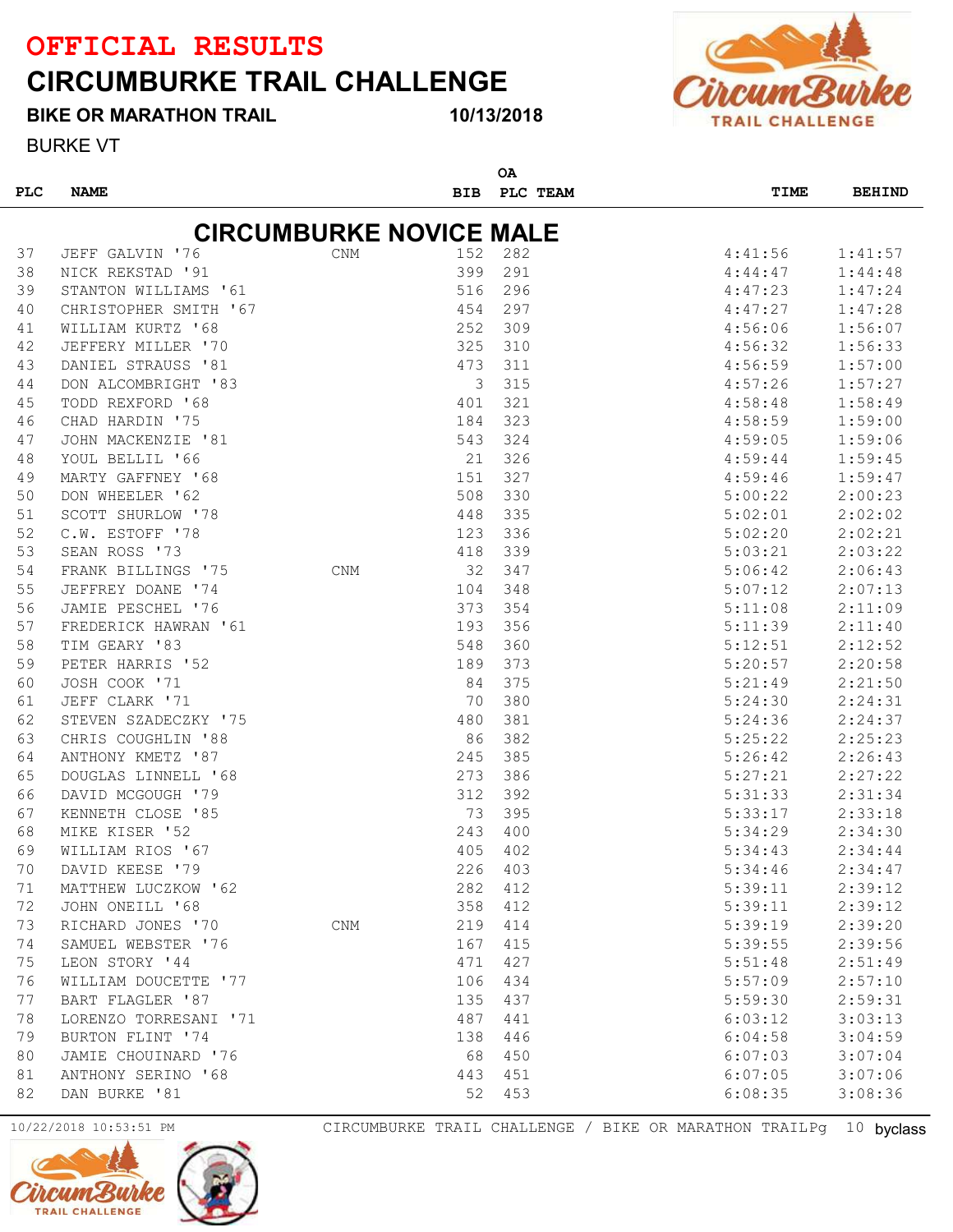BIKE OR MARATHON TRAIL

### CIRCUMBURKE TRAIL CHALLENGE



BURKE VT

PLC NAME BIB PLC TEAM OA TIME BEHIND **CIRCUMBURKE NOVICE MALE**  STEVE JOYCE '75 222 457 6:09:52 3:09:53 MARK KUENZEL '68 251 458 6:09:55 3:09:56 JAMES HEALY '67 198 463 6:16:02 3:16:03 CIRCUMBERZERK MALE ALEXANDRE VIALLE '94 498 227 4:25:03 : : 0 LOGAN KASPER '93 BM 224 242 4:28:57 : 3:54 BOUKE NOORDZIJ '69 346 275 4:40:17 :15:14 NOAH TAUTFEST '89 BM 534 288 4:44:23 :19:20 MICHAEL TCHEN '90 483 302 4:51:22 :26:19 DERECK TREADWELL '75 BM 489 305 4:52:38 :27:35 BENJAMIN LUSTGARTEN '92 283 328 5:00:09 :35:06 8 SEAN KELLARSON '91 BM 231 357 5:11:54 :46:51 RICHARD SIU '93 449 361 5:13:33 :48:30 10 BENJAMIN SAWYER '84 BM 440 362 5:14:35 :49:32 11 JON GREELEY '74 171 367 5:17:17 :52:14 KEVIN HINES '60 200 369 5:18:40 :53:37 13 LARS SAUVOLA '74 6 = 437 371 5:19:06 :54:03 ERIC MAGNUSON '71 BM 289 376 5:21:50 :56:47 MATT GERMON '69 156 388 5:29:33 1:04:30 BOB KHEDERIAN '66 237 393 5:32:10 1:07:07 WILL LODGE '85 278 406 5:36:32 1:11:29 JOSH AUSTIN '82 12 416 5:41:36 1:16:33 ROB PARISIEN '70 365 419 5:46:54 1:21:51 BENJAMIN STRUNK '89 475 426 5:50:53 1:25:50 PETER COLLINS '61 79 432 5:53:40 1:28:37 GLEN GOLLRAD '70 BM 163 433 5:55:14 1:30:11 AARON WILLARD '85 511 439 6:03:10 1:38:07 JON DOYLE '83 108 444 6:04:50 1:39:47 NATHAN BOYER '99 45 449 6:07:02 1:41:59 DANIEL ZUBE '83 524 452 6:07:41 1:42:38 TATE COLBERT '93 75 459 6:11:46 1:46:43 ANTHONY GASS '89 153 467 6:20:36 1:55:33 TIM DICKSON '76 102 469 6:21:18 1:56:15 BENJAMIN KELCHLIN '83 230 471 6:31:07 2:06:04 GRAY FLANAGAN '01 136 473 6:39:04 2:14:01 STEVE VRANA '58 500 474 6:40:11 2:15:08 WILLIAM FISCHER '88 131 475 6:40:33 2:15:30 DON DAUPHINAIS '70 94 476 6:41:09 2:16:06 35 OLIVER CARBONELL '65 59 477 59 477 7:02:43 2:37:40 TIM NORTON '78 347 478 7:36:00 3:10:57 BOB ARSENAULT '59 9 479 7:44:12 3:19:09 ANDREW BUDZ '92 50 480 7:44:15 3:19:12 MARK BOLDUC '62 542 480 7:44:15 3:19:12

10/13/2018